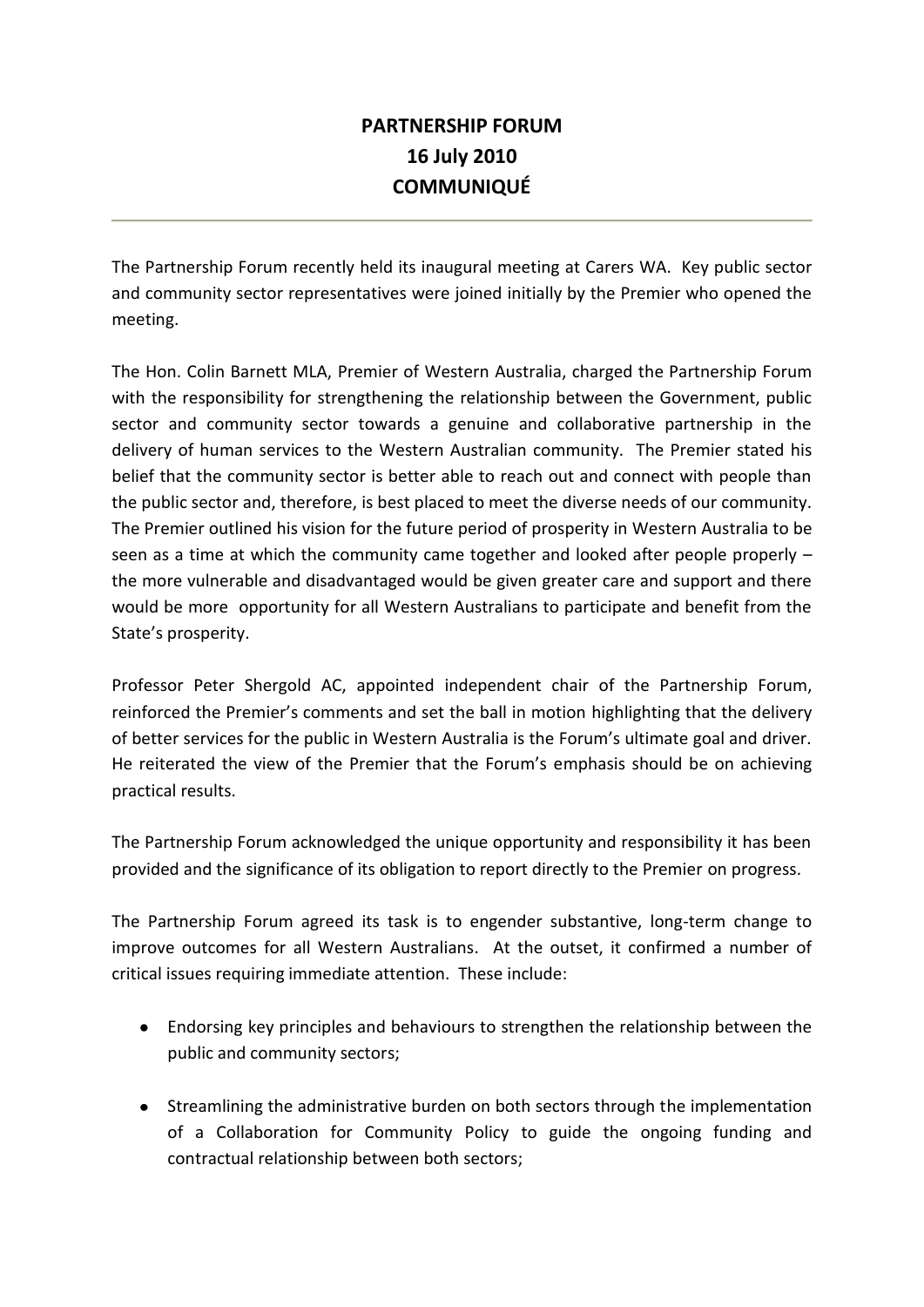- Ensuring that improved arrangements are publicly evaluated on an on-going basis;
- Advising on and making recommendations with respect to the funding shortfall in the delivery of human services by the community sector on behalf of the public sector; and
- Establishing a Community Development Investment Fund and Social Innovation Grants Program as announced by the Premier as part of the 2010-11 Budget.

### **Partnership Principles**

The Partnership Forum commenced development of a set of principles to govern and facilitate the Government-community sector partnership in delivering human services to the community. Essential elements of a genuine partnership between the public and community sectors were discussed including building trust, fostering collaboration, driving social innovation and ensuring sustainable and effective service delivery. The Partnership Forum agreed to the development of an aspirational statement outlining the set of principles and associated behavioural changes required in order to practically engender true partnership. The Forum agreed to sign-off on the partnership principles at its October 2010 meeting.

#### **Collaboration for Community Policy**

The Partnership Forum noted that work was underway by the public and community sectors to progress the development of a Collaboration for Community Policy to clearly articulate and guide the range of contractual and funding relationships between Government and the community sector. The Partnership Forum discussed the option for a pre-qualification process for community sector organisations in a desire to streamline processes and tasked the Procurement in Partnership Working Group to progress options for reform and report back to the next meeting in October 2010.

### **Funding Shortfall**

The Partnership Forum acknowledged the historical funding shortfall for community sector delivery of State-funded community services as a critical issue to be addressed. It tasked a joint public and community sector working group with defining and quantifying the value of the shortfall in current contracts for the delivery of community services and recommending options to address the funding concerns that provide a sustainable solution over the long-term. The Forum agreed to consider the working group's findings at its October 2010 meeting prior to providing advice to the Premier on a way forward.